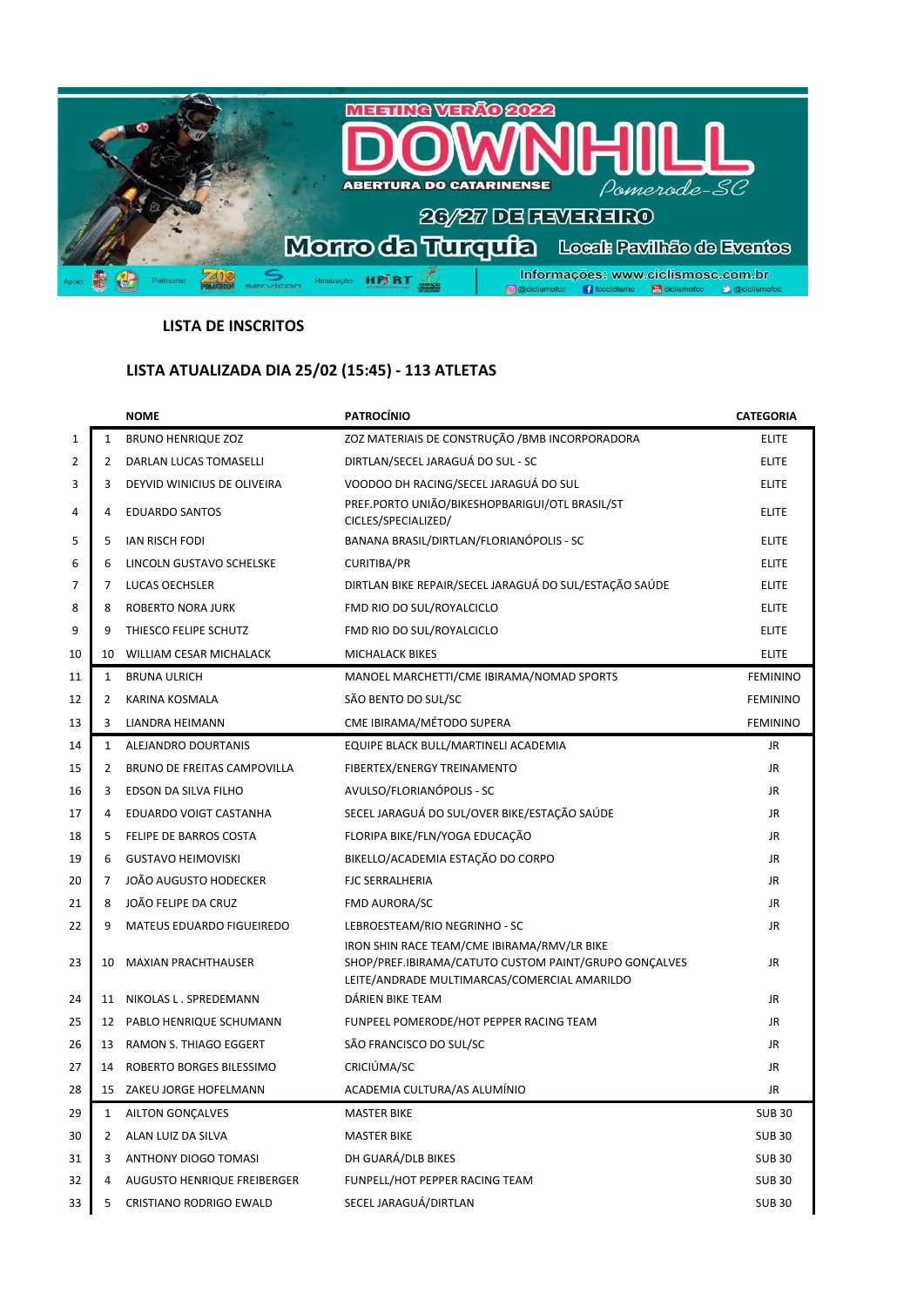| 34 | 6  | GABRIEL IONAM NARUÊ DOS SANTOS  | ELITE BIKE/UNIANDRADE/NETO ELÉTRICA/VOLTEC/EQUIPE LOBO LOUCO                                                                                                                                           | <b>SUB 30</b>   |
|----|----|---------------------------------|--------------------------------------------------------------------------------------------------------------------------------------------------------------------------------------------------------|-----------------|
| 35 | 7  | <b>GEOSNEI ANTONIO MENDES</b>   | LIESCH/GUSTAVO VEÍCULOS/GALLAB/BODEGA TIO PATINHAS                                                                                                                                                     | <b>SUB30</b>    |
| 36 | 8  | <b>GUILHERME KUGLER</b>         | DECO BIKE SHOP/BOOT_AUTOWASSEN/XANDE_PENA/RSD                                                                                                                                                          | <b>SUB30</b>    |
| 37 | 9  | <b>JULIANO NEVES</b>            | PREF.MUN.GRAVATAL/C.M.E.GRAVATAL/PESADOS<br>FUNILARIA/MONELLO/BIRBO                                                                                                                                    | <b>SUB30</b>    |
| 38 | 10 | LUCAS DA COSTA DA SILVA         | SELMER ATL/REPOLHO SERVIÇO AUTOMOTIVO                                                                                                                                                                  | <b>SUB30</b>    |
| 39 |    | 11 LUCAS DE ANDRADE             | HOT PEPPERS/MONTIS/POMERODE - SC                                                                                                                                                                       | <b>SUB 30</b>   |
| 40 |    | 12 LUCCA SCHIESTL HAKENHAAR     | SECEL JARAGUÁ DO SUL                                                                                                                                                                                   | <b>SUB30</b>    |
| 41 | 13 | MATEUS FELIPE BORTOLOTTI        | JARAGUÁ DO SUL/SC                                                                                                                                                                                      | <b>SUB 30</b>   |
| 42 | 14 | NATHAN GABRIEL HERTEL           | CME IBIRAMA/PREFEITURA DE IBIRAMA/CT. DIEGO PERSONAL/FAMILIA<br>TAMBIANI/LR BIKE SHOP                                                                                                                  | <b>SUB 30</b>   |
| 43 | 15 | PAULO SERGIO DA SILVEIRA        | <b>BRUSQUE/SC</b>                                                                                                                                                                                      | <b>SUB30</b>    |
| 44 | 16 | RUAN GUILHERME D'AVILA BAUNGAT  | IRON SHIN RACE TEAM/CME IBIRAMA                                                                                                                                                                        | <b>SUB 30</b>   |
| 45 | 17 | <b>VALDIR RODRIGUES</b>         | CME GRAVATAL/SC                                                                                                                                                                                        | <b>SUB 30</b>   |
| 46 |    | 18 VITOR NUNES                  | FMD RIO DO SUL/ROYALCICLO                                                                                                                                                                              | <b>SUB 30</b>   |
| 47 |    | 19 WILLIAM MATHIAS              | ITAPEMA/SC                                                                                                                                                                                             | <b>SUB30</b>    |
| 48 | 1  | ANDERSON GRUETZMACHER           | <b>DH TORRE</b>                                                                                                                                                                                        | MA1             |
| 49 | 2  | DIEGO VIEIRA                    | FMD RIO DO SUL/ROYALCICLO/BICICLETARIA CANTA GALO                                                                                                                                                      | MA1             |
| 50 | 3  | DIOGO MACHADO LOPES             | ASSOCIAÇÃO PEDALA ITAPEMA DE CICLISMO                                                                                                                                                                  | MA1             |
| 51 | 4  | EDIVALDO ARAUJO                 | <b>BLUMENAU - SC</b>                                                                                                                                                                                   | MA1             |
| 52 | 5  | EDSON BERNARDO PEREIRA          | TREM DOIDO/MASTER BIKE                                                                                                                                                                                 | MA1             |
| 53 | 6  | FERNANDO CARVALHO               | PEDAL BATISTENSE RACING TEAM                                                                                                                                                                           | MA1             |
| 54 | 7  | <b>IVAN MAKOOVSKI</b>           | CME IBIRAMA/IRON SHIN RACE TEAM/TRANS.REZINE/CATUTO CUSTOM<br>PAINT/GRUPO GONÇALVES/CICLE CENTER                                                                                                       | MA1             |
| 55 | 8  | JADER JIAN BECKER               | <b>DH TORRE</b>                                                                                                                                                                                        | MA1             |
| 56 | 9  | <b>KLEBER ROSA</b>              | FUNPEEL POMERODE/ZOO POMERODE/SERVICON CONTABILIDADE                                                                                                                                                   | MA1             |
| 57 | 10 | LEANDRO MANEIRA                 | JM MATERIAIS PARA CONSTRUÇÃO/ARAUCÁRIA - PR                                                                                                                                                            | MA1             |
| 58 | 11 | NIVALDO GIORDAN PEREIRA         | BURGUEZITA E FARMÁCIA SANTINHO                                                                                                                                                                         | MA1             |
| 59 | 12 | RAFAEL MOHR                     | FUNPEEL/ZOO POMERODE/SERVICON CONTABILIDADE                                                                                                                                                            | MA1             |
| 60 | 13 | <b>RENATO PEREIRA</b>           | VOODOO RACING TEAM/MASTER BIKE                                                                                                                                                                         | MA1             |
| 61 | 1  | <b>ANDERSON ALTMAYER</b>        | <b>ALTMAYER SPORTS</b>                                                                                                                                                                                 | MA <sub>2</sub> |
| 62 | 2  | ARMELINDO HARO                  | MEGA BIKES/PENHA - SC                                                                                                                                                                                  | MA <sub>2</sub> |
| 63 | 3  | <b>DIONIVON GONCALVES</b>       | CME IBIRAMA/IRON SHIN RACE TEAM/CABRAL CAR PREMIUM/NATIVA<br>TEXTIL/BAUKE MOTOS/GRUPO GONÇALVES LEITE/CATUTO CUSTOM<br>PAINT/TRANSREZINI/LR BIKE SHOP/PIPOKA KIDS/PAMELA<br>HAIRSTYLIST/POSTO DALBÉRIA | MA <sub>2</sub> |
| 64 | 4  | THIAGO CUSTODIO                 | ASSOCIAÇÃO PEDALA ITAPEMA DE CICLISMO                                                                                                                                                                  | MA <sub>2</sub> |
| 65 | 1  | <b>CLEITON ISBERNER</b>         | <b>IBEMAK EQUIPAMENTOS</b>                                                                                                                                                                             | MB1             |
| 66 | 2  | ELVIS PAULO KOPP                | FMD RIO DO SUL/ROYALCICLO                                                                                                                                                                              | MB1             |
| 67 | 3  | <b>ITERSON MABA</b>             | <b>DIRTLAN</b>                                                                                                                                                                                         | MB1             |
| 68 | 4  | UBALDINO RODRIGUES SOARES FILHO | DH TORRE & DH TANGUÁ                                                                                                                                                                                   | MB1             |
| 69 | 1  | <b>FLÁVIO HODECKER</b>          | <b>FJC SERRALHERIA</b>                                                                                                                                                                                 | MB <sub>2</sub> |
| 70 | 2  | <b>GUILHERME FRETTA LACERDA</b> | DH NA VEIA/FME FLORIANÓPOLIS                                                                                                                                                                           | MB <sub>2</sub> |
| 71 | 3  | SIDNEI MACHADO                  | BIKE LIMEIRA/BRUSQUE - SC                                                                                                                                                                              | MB <sub>2</sub> |
| 72 | 1  | ARTHUR BANKHARDT HORNBURG       | DARIEN BIKE SHOP/HORST CORRETORA DE SEGUROS                                                                                                                                                            | JUVENIL         |
| 73 | 2  | <b>BRAYAN RIBEIRO</b>           | SCHROEDER/SC                                                                                                                                                                                           | <b>JUVENIL</b>  |
| 74 | 3  | <b>BRAYAN VINICIUS VANZUITA</b> | IRON SHIN RACE TEAM/CME IBIRAMA/PREF.IBIRAMA/TEKCAR/GRUPO GONÇ                                                                                                                                         | <b>JUVENIL</b>  |
| 75 | 4  | DIEGO RICARDO ROTERS            | SCHROEDER/SC                                                                                                                                                                                           | <b>JUVENIL</b>  |
| 76 | 5  | JOÃO GUSTAVO CHRAST             | SCHROEDER/SC                                                                                                                                                                                           | JUVENIL         |
| 77 | 6  | PEDRO AUGUSTO DA CRUZ           | ARGOS ENERGIA/SÃO FRANCISCO DO SUL - SC                                                                                                                                                                | <b>JUVENIL</b>  |